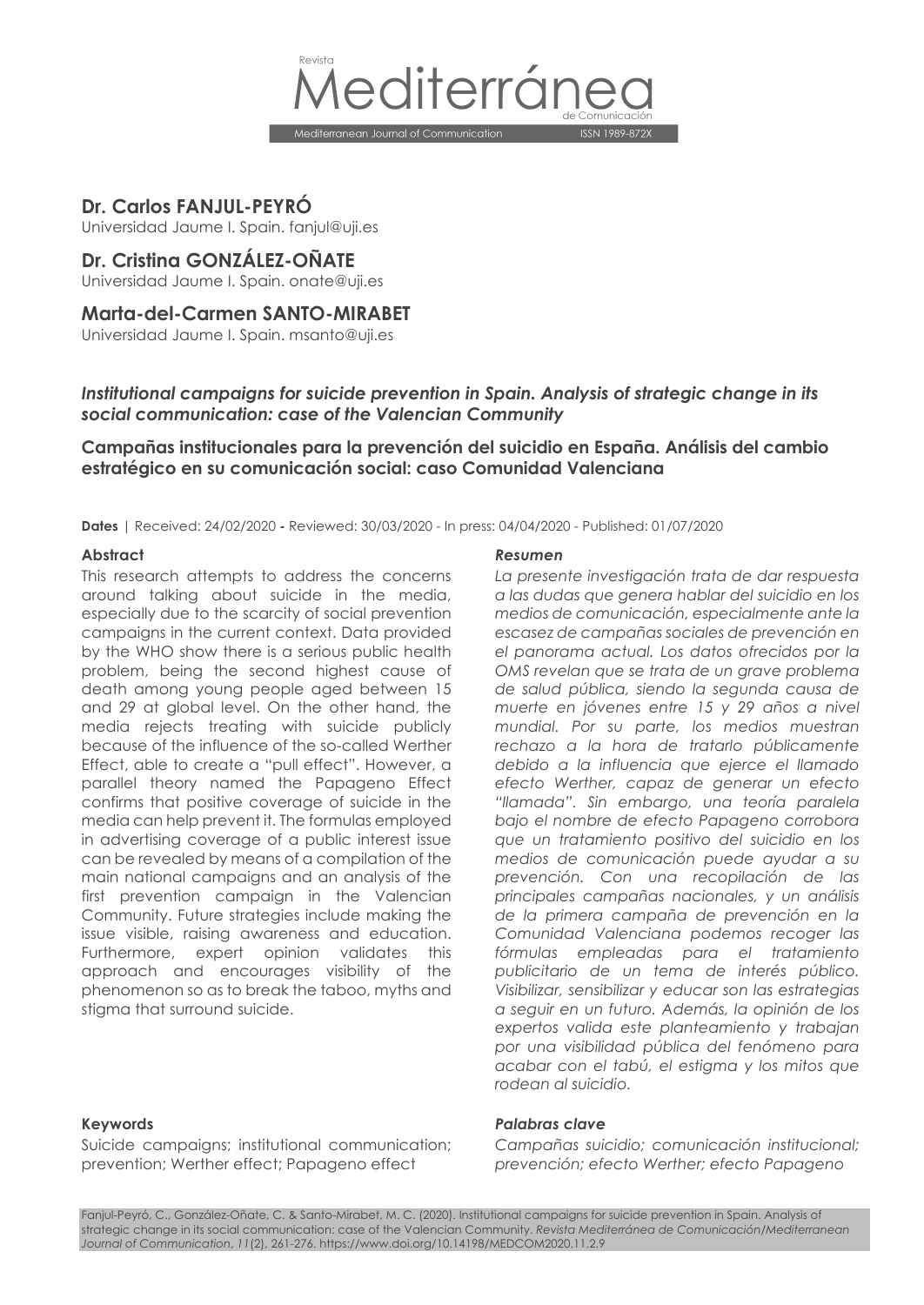# **1. Introduction**

In order to discuss social advertising campaigns for the prevention of suicide, first of all they should be contextualised within the general framework of social communication campaigns. Communication through advertising has a social aspect with non-commercial aims which seek to produce effects that can contribute to social and/or human development and which may or may not form a part of programmes promoting change and social awareness (Alvarado, 2005; Martínez y Vizcaíno, 2008). Thus any communication which seeks to contribute to social development on causes of social interest with noncommercial aims is considered to be social advertising.

In spite of the antagonism that the concepts "advertising" and "social" may generate by being placed together, many researchers define a link between them which unites them within the sphere of advertising. Both aspects of communication share basic communicative features such as the persuasive purpose and their highly paid nature. The most differentiating point of social advertising is to be found in the source, for it has been developed by the advertisers from the social sector and, basically, by the so-called Third Sector which has used conventional means to be known by and to obtain a certain social recognition (Cortés, 2008; Arroyo, 2009). In this way, non-governmental organisations (NGOs) use advertising as a promotional tool for social causes or for general interest in specific contexts.

In parallel to this, and as professor Arroyo (2009) continues, we also find the so-called "advertising with a cause" promoted by brand name companies in order to link socially positive ideas and values to their businesses. This trend is on the uprise; every day more and more advertising discourse crosses the traditional advertising rhetoric with the representation and utilization of social values and content, creating the socalled "Corporate Activism", a corporate discourse which feeds on social values and attempts to change the traditional narratives in order to legitimise its image.

Sometimes it is difficult to differentiate social discourse from corporate discourse because of the overlap of the rhetoric traditionally used by each of them. But the key indicator for recognising a social campaign with no lucrative or commercial aim is to identify the source. If, as we have mentioned, an NGO is the promoter of the campaign then it is clearly intended to be a social campaign, even though it may include some aspects recognisable from commercial advertising.

Nevertheless, there are social campaigns promoted by government entities whose source is clearly identified as a Public Administrations broadcast in different means of communication, in the spaces reserved for commercial advertising (Cortés, 2011). The State communicates directly with the public through the channels of mass media, with a social message that should fulfil the features previously mentioned, thereby generating "Institutional Advertising".

# **1.1. Aims of the Research**

Stigmatising certain behaviour or conditions can be an incentive in some cases for the production of a greater number of publicity campaigns which try to eradicate or bring about awareness of them. Dealing with HIV or drug-taking is now taken for granted by society and by institutions, who broadcast social campaigns on these regularly. However, the stigma which suicide carries with it somehow impedes the production and broadcasting of such campaigns.

Seeing the shortage of publicity campaigns for the prevention of suicide in the last decade in Spain raised the question as to whether the production of awareness campaigns about suicide could have a positive influence on its prevention and bring about a reduction, by treating it with a more normalising and general approach.

The objectives for this research are as follows:

- To determine the reasons given by institutions to explain the low number of social campaigns in this field.
- To know the change in strategy regarding the treatment of suicide that the public institutions are adopting and its communication via publicity campaigns.
- To propose an alternative communicative strategy for greater efficiency in the campaigns for the prevention of suicide.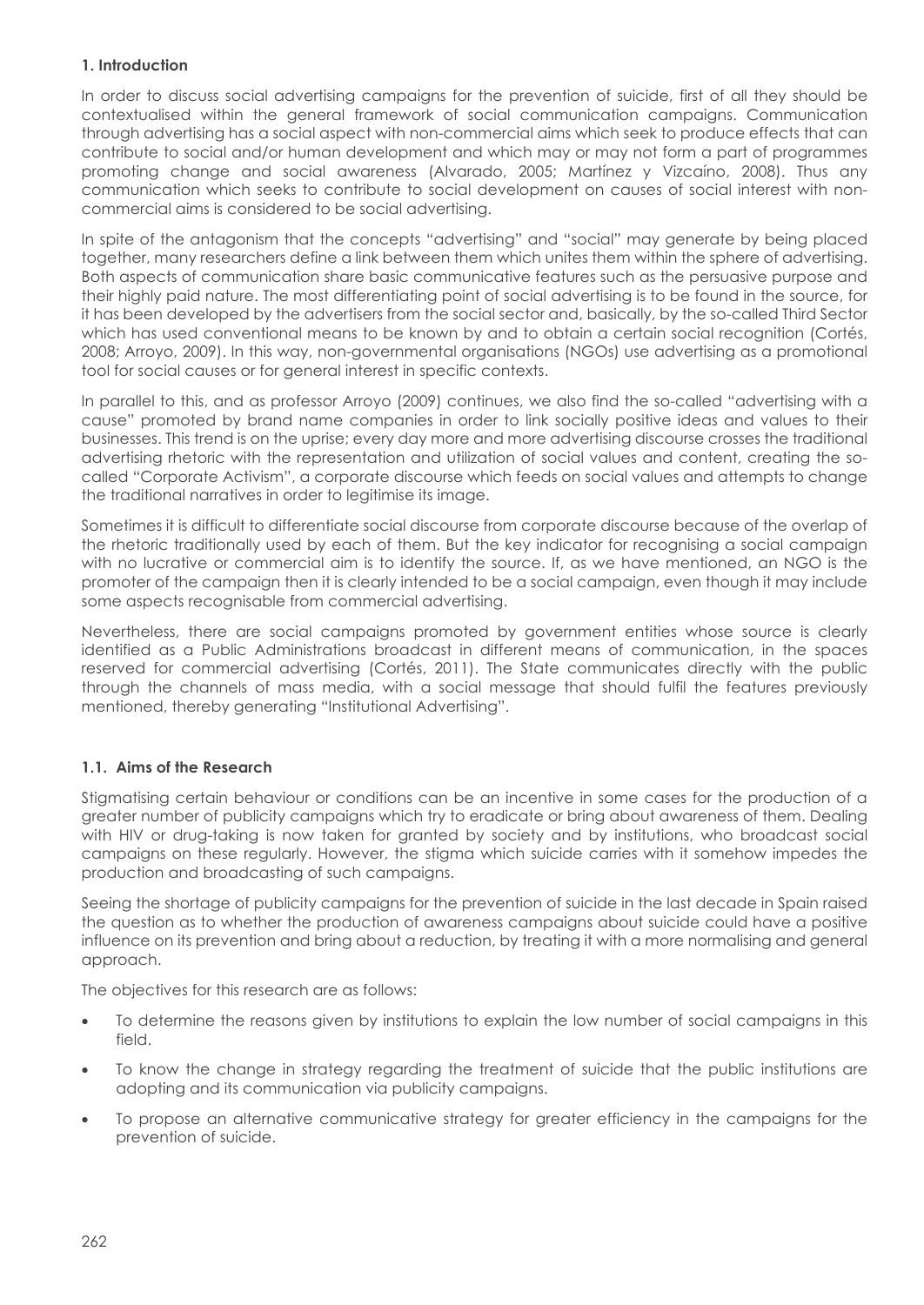#### **2. Theoretical Framework**

# **2.1 Institutional Communication**

The Institutional Publicity and Communication Law 29/2005, of the 29th December, defines institutional publicity and communication campaigns a "any organised activity aimed at spreading a message or common objective to a wide range of recipients, which uses an advertising format paid for or granted and which is promoted or contracted by […] the General State Administration and by the other entities which make up the public sector".

Likewise, the Valencian Government's Law 12/2018 of the 24<sup>th</sup> May which regulates institutional publicity of interest to the public and the collective ideas of the public infrastructures, defines in its Article 2 the broadcasting of institutional publicity as one to "Promote attitudes and civic behaviour in citizens in relation to goods or public services of an educational, cultural, social, sanitary nature, promoting employment and other areas of equivalence", among others.

Therefore, the State, or the Public Administrations are responsible for broadcasting educational and socializing campaigns for the citizens with the aim of introducing new values which can bring about changes in society (Cortés, 2011), whether they be in perceptions or of attitudes.

The matters that should be addressed through this type of communication are defined by the Secretary of State for Communication in the Practical Guide published in 2010, in which the information and socially useful campaigns which foster in citizens a social change of habits or attitude, as well as campaigns of support to the Spanish economic sectors and those which support public institutions, are all considered to be "advertisable".

# **2.1.1. Budget distribution for Institutional Publicity and Communication**

Every year the Ministry of the Presidency and Territorial Administrations publish a *Plan for Institutional Publicity and Communication* in which social priorities are described. For the year 2018, healthy habits, the promotion of citizens' rights and duties, and the development of technology occupy the top positions. Throughout the year, 39.22% of the campaigns had as their objective "to advertise preventive measures against risks or which contribute to removing harm of any type for the health of the people or the natural heritage", to coincide with the priority of "promoting healthy habits". Certain matters such as "information and creation of awareness for the prevention of gender violence", "energy saving and efficiency" or "cybersecurity for citizens and businesses" (Plan 2018 for Institutional Publicity & Communication) form the major part of the advertising campaigns sent out during this year.

While it is true that the Ministry for Health, Social Services and Equality receives a higher budget than other Ministries (13,441.237€ in 2018), with a total of 13 annual national campaigns it is well behind others like the Home Office or the Ministry for Industry, Tourism and Commerce in the number of campaigns. Therefore, knowing the overall level of investment and distribution of funds for the different ministries' institutional campaigns, it is possible to see the importance attributed to each of them, placing health as the third cause with the greatest number of campaigns proposed, and in second place for the assignment of funding, in spite of being responsible for the first of the priorities defined by the 2018 Plan.

At the regional level, we find the relevant information for the budgetary assignment in the Valencian Community Transparency Portal. The production of public assets of a social nature, in particular the Institutional Promotion and Communication, received 5.9 million Euros in 2018. This amount is not itemised or broken down, so it is not known which campaigns were carried out with these funds.

Through the "Call for Projects" offered by the Valencian Government and open to professional agencies for the "Campaign for the prevention of suicide" the public were informed that "The budget for the development of this is 17,000€ + VAT". Thus, at least, this quantity was invested in the creation, promotion and distribution of the project.

#### **2.2 Suicide as a social phenomenon**

This study in no way attempts to understand the underlying causes of suicide, for to enter into its psychological, sociological and criminological depths would detract from the main focus of the research. Therefore, we shall proceed by explaining the classic concept of suicide in very broad terms, and the current contextual focus of suicide.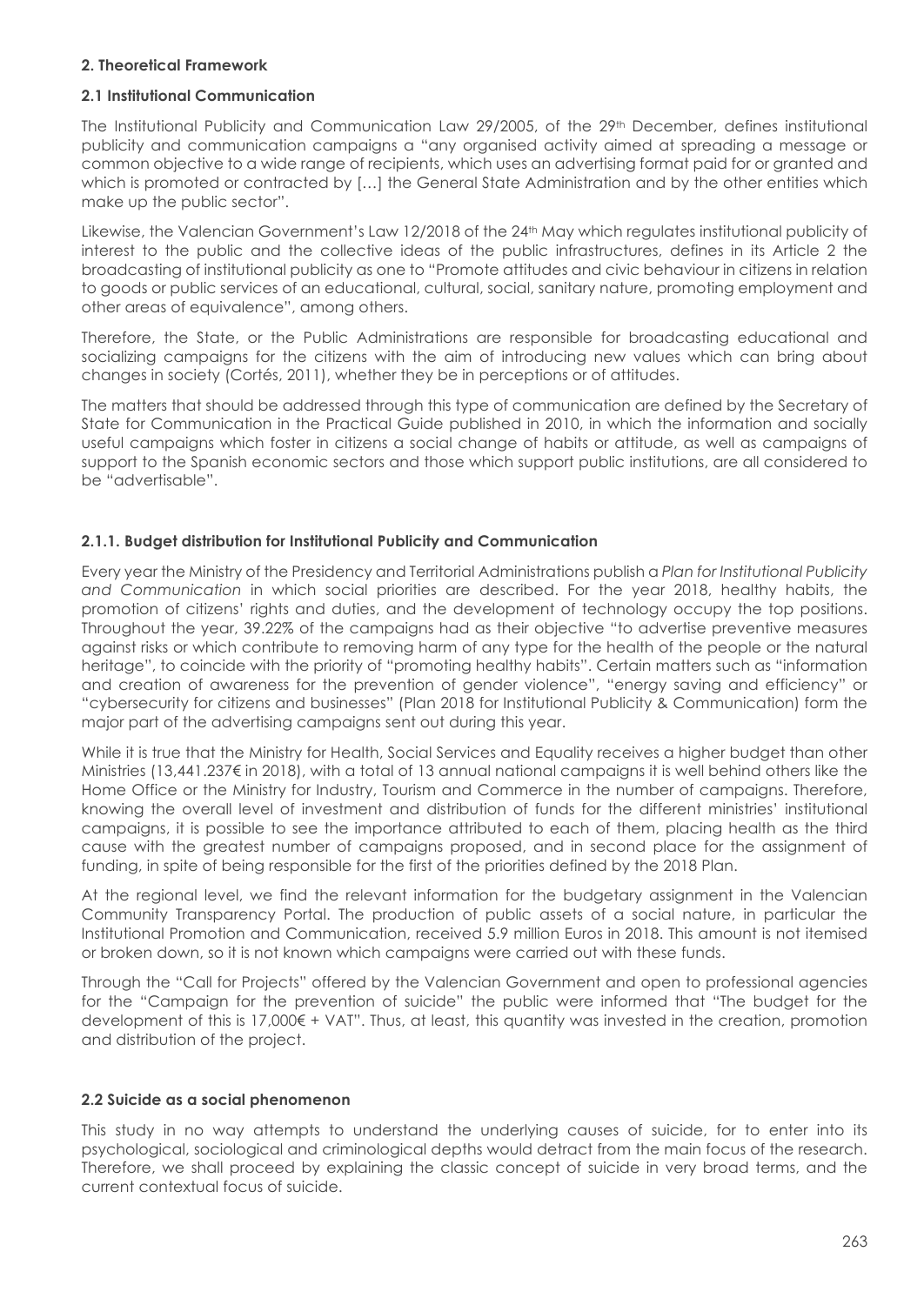The World Health Organization (WHO) defines suicide as "the act of deliberately killing oneself". Tejedor (2010), as cited by García Fernández & Olmo (2015: 72), describes it as "neglected death". In turn, Emil Durkheim, in his book *Suicide* (1992), defines it as "the act of desperation of a man who does not want to live" (cited by García-Sanmartín, 2018:455). However, suicide cannot be summarised simply as voluntarily depriving oneself of life. A whole range and number of factors come into play, whose origin can be found in and derive from everyday life and the cultural and historical surroundings of the individual (García-Haro, García-Pascual & González, 2018), which is why we can neither understand nor approach this phenomenon in the same way over different times or social contexts.

In general, clinical psychology associates the origins of this phenomenon with depression, although they are not always directly related. There are an infinite number of "risk factors" that increase the level of risk of suicide, be they at an individual, family or contextual level (Pérez Barrero, 2005).

Relevant factors range from mental disorders such as depression, bipolarity, psychotic disorders, anxiety, personality disorders, etc., even age and sex. It is worth noting that adolescence and old age are "the times with the greatest risk of attempts and success of suicide" (Fernández, 2016), being men who tend to attempt and succeed in the greater part of registered suicides, with a rate of 73.9% (National Institute of Statistics - INE). On the other hand, family history, a lack of social-family support, economic status, the employment situation or education are some of the most relevant environmental factors. Together with these, some important stressful events, sexual orientation, abuse or the "Werther" effect (pull effect) directly influence suicidal thoughts and behaviour.

Without a doubt there are numerous cultural, social, psychological, clinical and biological factors (García-Haro et. al., 2018) which directly impact on suicidal behaviour. In addition, according to the individual's age and specific circumstances, the factors can change and vary in risk. The lives of adolescents, adults and the elderly present very different conditions associated with each particular stage in life, yet they can coincide in the same result. Likewise, other collectives like lesbians, gays, transsexuals and bisexuals (LGTB) form part of the most "vulnerable" groups in society.

In spite of the numerous causes, both individual and from the immediate surroundings, that are directly related with suicide, through his work *Suicide* (1897), the sociologist and philosopher Émile Durkheim (1858- 1917) arrived at the following conclusion (cited by Felipe Palacio, 2010:6): suicide cases are not to be understood as isolated and private, but rather as a social trend in the so-called "suicidogenic societies", in which suicide arises as a response to "an imbalance between social structure and cultural conscience". As such, he concludes that "all suicides in a given society […] are treated as a social fact that can only be explained sociologically, and not by the individual motivations that lead to suicide".

Following Durkheim's theory on suicide and its classic understanding, Felipe Palacio (2010) makes reference to the three types of suicide determined by the French sociologist: "egotistical suicide" (he underlines individualism, like the Japanese *harakiri*), "altruistic suicide" (moral sacrifice for the collective good, like the *kamikazes* or immolations) and, lastly, "anomic suicide" (generated by a lack of vitality or from individual disorientation).

Therefore, there are so many variables which intervene in the process of this complex phenomenon of suicide and so many vulnerable groups that it is very complicated to identify an objectively specific type.

# **2.2.1. The statistics of suicide**

The WHO recognises suicide as "a public health priority". The figures managed by the organisation rise to 800,000 deaths per year worldwide, and it is the second main cause of death in young people between the ages of 15 and 29. However, these figures may need modifying, given the questionable quality of the ways in which suicides are measured and deaths are recorded. In fact, the WHO considers that a very high proportion of suicides are wrongly classified as a result of the stigmatisation of the problem as a cause of death.

In Spain, the figures handled by the INE (2017) show that in 2017, 3,679 deaths were recorded with suicide as the principle "external cause" with 10 deaths per day. Deaths from road accidents were a long way behind with 1,890 victims.

That same year produced 397 suicides in the Valencian Regional Community (INE 2017), of which three out of four cases were male. This translates to almost one suicide per day, according to the Spanish Foundation for Mental Health through the Suicide Observatory in Spain. This positions the Valencian Community in fourth place for the number of suicides per year.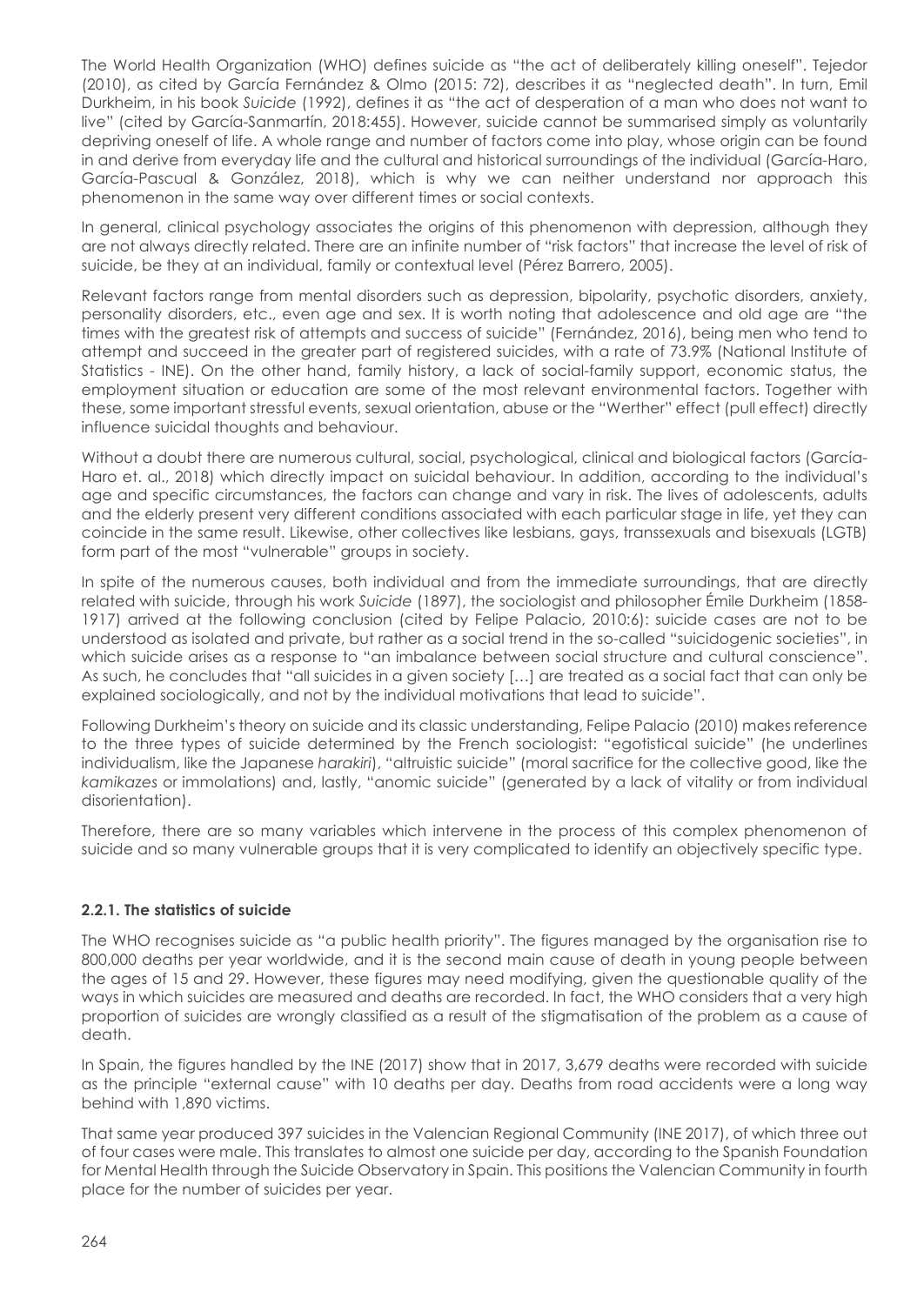It is worth noting an article published in the Spanish newspaper *El País* in 2016, with data provided by the INE, which compared the number of suicides between the 1980s and the year 2014 with road accidents in the same period (Fonseca (2016).

From the beginning of the first decade of the 21<sup>st</sup> century road accidents started to reduce in number progressively until the present time. In contrast, there has been a continuous increase in suicides, albeit with a more gradual rise but which have persisted throughout the years and are still increasing. 2008 is a key year for both; the number of road accident victims was overtaken by that of suicides by 427. In 2014, the difference is 2,037 deaths.

The source of this situation can be directly associated with the change in mentality by Spanish society towards road safety as a result of the policies of awareness campaigns (Castelló, 2010; García Fernández & Olmo, 2014). Since 1966, the DGT (Directorate-General for Traffic) has broadcast campaigns on accident prevention relating to speed, alcohol, safety, cyclists, etc. The insistence and continuity of the campaigns and the Strategic Plans for Road Safety have achieved a reduction of 6,345 victims of traffic accidents. This data therefore leads us to question what measures have been taken in relation to suicide and its prevention, after such progress made in the rate of road accidents.

#### **Figure 1. Mortality comparison between road accidents and suicides**

# Evolución de suicidios y víctimas de accidentes de tráfico



Source: Fonseca, D. (2016). https://bit.ly/2HMqrpc

It is common to see news about road accidents and prevention, but not so about suicide or awareness campaigns. The question posed by García Fernández (2014) is that, as it is a social problem, why is there so little media coverage about it?

#### **2.3 Communication on suicide and its stigmatisation.**

Having gone through the social communication campaigns sent out by the various Government Ministries, what stands out by their absence are institutional suicide prevention campaigns under the auspices of the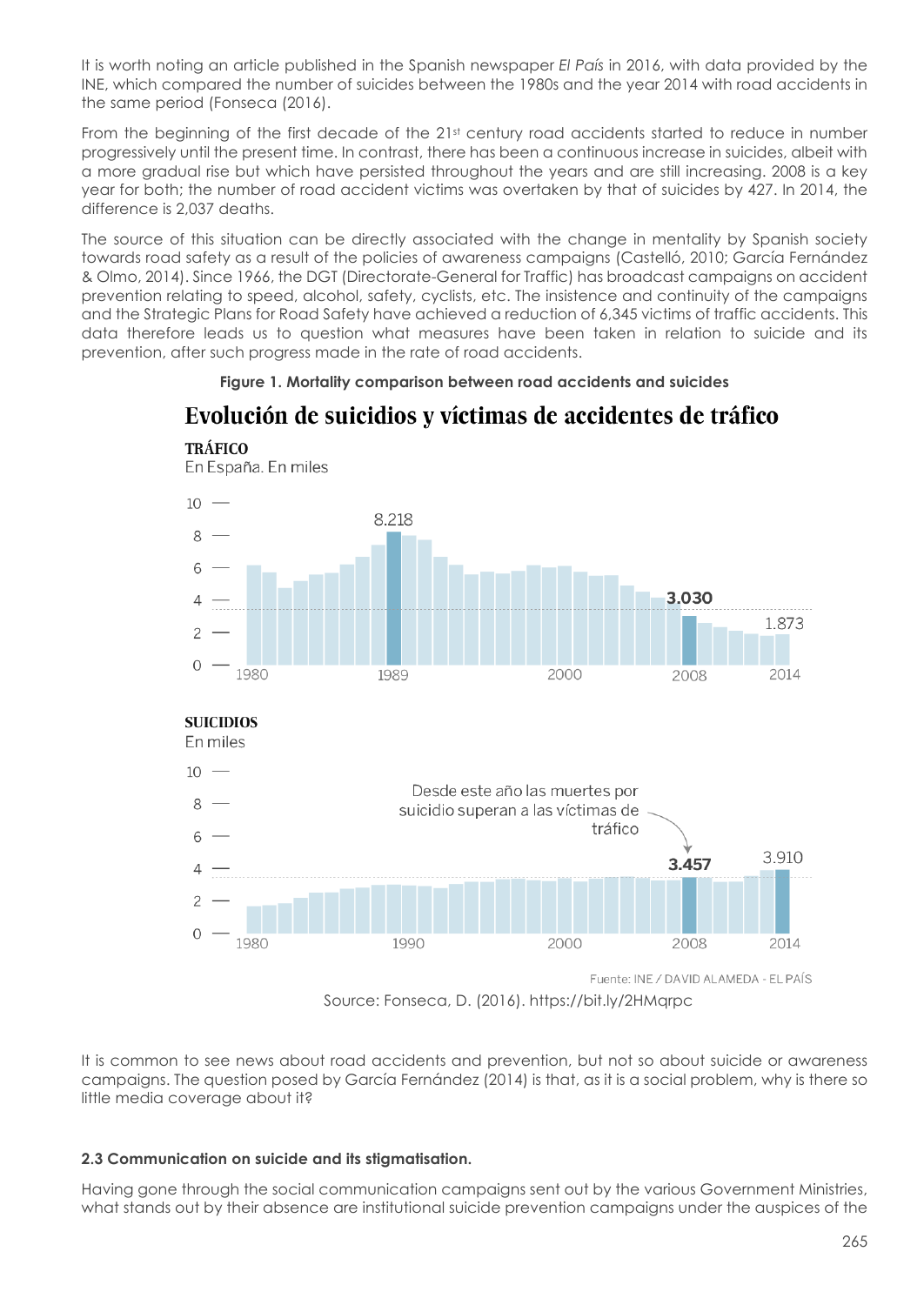Health Ministry. In none of the Institutional Publicity and Communication plans broadcast by the Spanish Government is suicide treated as one of the primary targets of communication in a ten-year period (2007- 2017).

This sample reflects the absence of social campaigns aimed at the prevention of suicide, just as it is also a symptom of the stigma from which it suffers, often understood as "a dysfunction, an outburst of human behaviour about which we only know how to feel compassion or repulsion" (Pérez Jimenez 2011:13). This author points out that the degree of public ignorance about suicide is comparable to its importance as a matter for concern.

Taking into account that suicide is a strongly stigmatized social phenomenon which is almost conceived of as "taboo", the treatment given to it in the media is reduced to representing it as an individual and anecdotal event (García Fernández & Olmo, 2015). Thus the information considered as newsworthy runs the risk of becoming of "morbid interest", focusing on details relating to the death, the method used, criminal facts, etc. The communication of suicide intrinsically incites a morbid interest in any case, for "when a person seeks to end his/her life it ruptures the natural order of things, which creates a special interest for the public" (Urzúa, 2003:354).

Recent years have shown a notable increase in concern for the prevention of suicide and the elimination of its status as taboo. However, each change in government has brought about substantial changes in the public treatment of the matter, for at both national and regional level strategic changes have been observed in the prevention of suicide. Nevertheless, Spain currently has no state plan or programme for prevention. What we do find is a proposal for a general strategy for the National Health System (SNS) where the prime objective is to raise awareness through social awareness and destigmatization campaigns on the problem of suicidal behaviour (Anseán, 2014; García Fernández & Olmo, 2014).

For its part, the Foundation for Mental Health in Spain (FSME) recognises a manifest disinterest on the part of politicians, who have restricted their interest to making proposals for laws yet have passed none. The judicial and legal system is an obstacle which holds back the creation of integral plans for the prevention of suicide in a combined and coordinated fashion.

On the other hand, it is true that in recent years, especially in 2018, the Autonomous Regional Community governments have proposed initiatives to work with protocols for action at a local and regional level. Notable among these are the programmes from Galicia, Castilla-La Mancha, Murcia, Barcelona and Valencia. In spite of these regions having programmes of prevention of suicidal behaviour in which publicity is considered priority as a strategic line of prevention and a means for action, it has only been carried out in some cases.

# **2.3.1. The "Werther" effect.**

An explanation for the communicative silence can be found in the "Werther Effect", proposed by the sociologist David Phillips in 1974, after proving that the number of suicides in the United States increased in the month following the front page publication of news of suicide (Herrera, Ures & Martínez, 2015). This reflects what is known as the "pull effect"; a phenomenon which induces an imitation of suicidal behaviour after its appearance in the news.

The term originates in Goethe's novel *Leiden des jungen Werther* (The Sorrows of Young Werther, 1774). The number of youths who ended their lives in a similar way to that described in the book increased notably after its publication, so much so that it caused the book to be banned in several European countries. This is why all the cases which can be considered as imitation after this type of events have been reported in the media are known as "The Werther Effect" (Álvarez, 2012).

When a celebrity is involved it is also known as the "copycat" effect (Herrera et al., 2015) and there is an increase in suicide cases when this type of suicide is in the news, which goes to show the strong impact that these cases of celebrities committing suicide can have, as with Antonio Flores (1995) in Spain or with Kurt Cobain (1994) throughout the world (García Fernández & Olmo, 2014).

# **2.3.2. The "Papageno" Effect.**

Following this line we find a parallel theory under the name of the "Papageno" Effect in honour of the character in Mozart's "*The Magic Flute*" (1791), who was dissuaded from committing suicide by the intervention of three children who showed him the alternatives that life has to offer. The "Papageno" effect proposes that news coverage of suicide does not necessarily lead to an increase in suicides.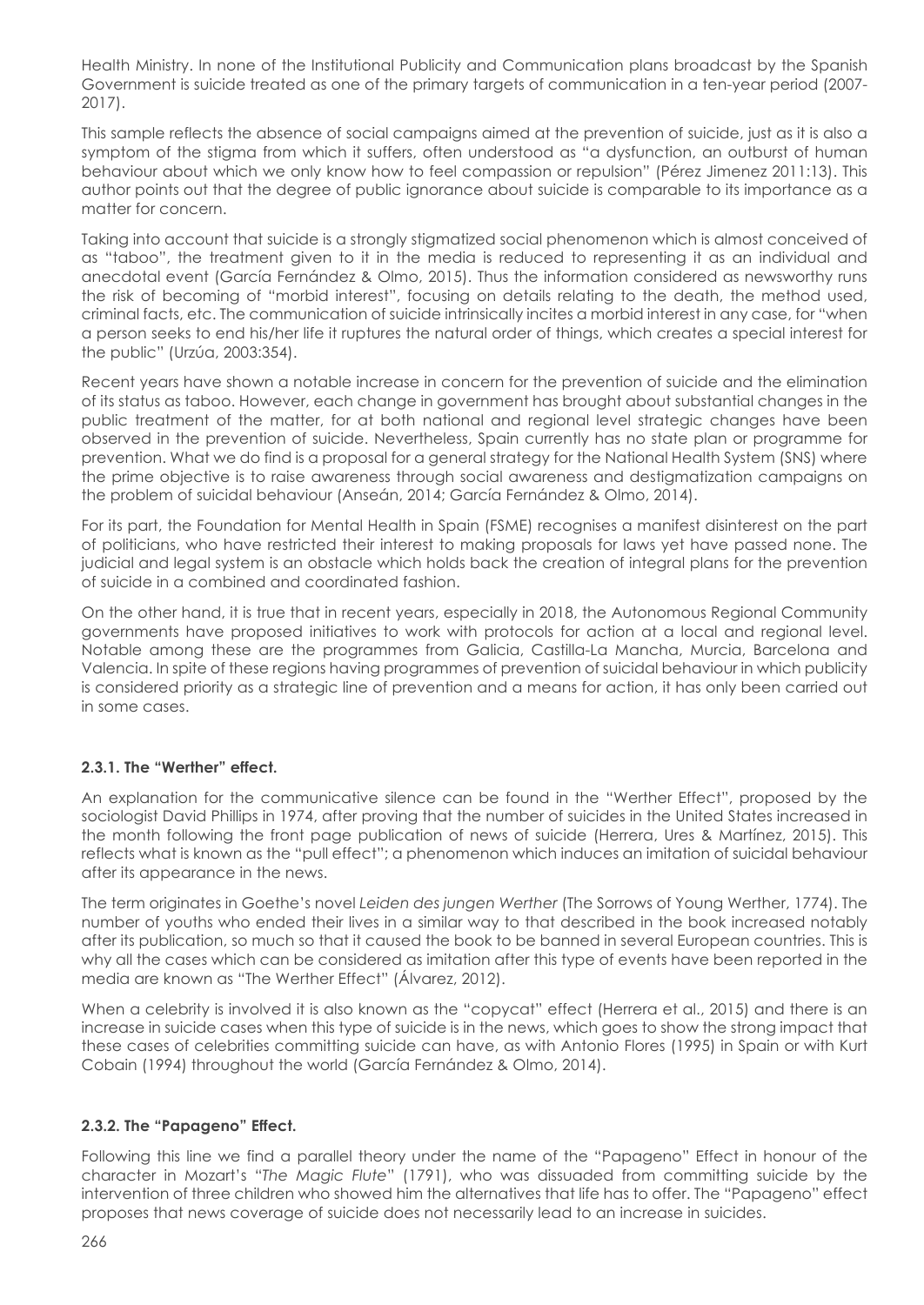The impact of information about suicide cannot be limited to harmful effects; that coverage of a positive coping mechanism in adverse circumstances, as explained in the press articles on suicidal thinking, may have protective effects (Niederkrotenthaler cited by Herrera et al., 2014: 125).

In the media we find two equally dangerous attitudes for the effects that high-profile suicides can produce, be they lack of information or indeed, excessive information. García Fernández & Olmo, cited by Lois-Barcia, Rodríguez-Arias & Túñez (2018: 88), uphold "the need to inform responsibly, without sensationalism, without euphemisms and by treating it as a subject of public health".

Many authors have suggested the influence that mass media has on the imitative effect of attitudes and behaviour. In this sense, positive and responsible treatment would be to follow the guidelines as laid out by the WHO in the SUPRE project of 1999, and the document published in 2000 with the title "Suicide prevention: an Instrument for Media Communication Professionals", whose aim is to train professionals of Communication in the task of progressively reducing suicide mortality (Clinical Practice Guidelines in the National Health System (SNS), 2012).

Likewise, the prevention campaigns are a little used tool, for the same reasons of imitation and contagiousness. However, various studies conclude that the awareness campaigns on suicide improve people's attitudes and reduce stigma towards mental illness (Clinical Practice Guidelines in the SNS, 2012; Pérez Barrero, 2005). So the main aim of talking about suicide publicly through institutional campaigns is to remove stigma, which directly contributes to its prevention.

Campaigns are needed which promote mental health, just as the initiatives which abound focusing on avoiding accidents, violence or illness. "Talking about suicide is a way of combatting it" (Pérez Jiménez, 2014).

# **2.3.3. Campaigns on the Prevention of Suicide in Spain**

As we have pointed out throughout, the number of prevention campaigns on this phenomenon is very low; because of the theories already explained and the stigma of suicide it is not easy to find campaigns.

The Spanish Foundation for Mental Health includes the existing programmes for the prevention of suicidal behaviour in both Europe and Spain. The most relevant European programmes are "Eurogenas" and "Supreme", initiatives which aim to prevent suicidal thoughts and behaviour by focusing particularly on reducing or eradicating stigma surrounding mental disorders.

On the other hand, in Spain, where there is no strategic state plan, we find at least fourteen prevention programmes developed independently at a regional and local level. Among these the protocols carried out by Galicia, Castilla-La Mancha, Murcia, l'Eixample in Barcelona and the Valencian Community. All of them are centred on preventing suicidal behaviour, and recognise the importance of promoting social awareness campaigns for their positive effect on being able to change attitudes towards this topic in society and in the minds of individuals (Plan for the Prevention of Suicide, Govt. Galicia, 2017). It is worth pointing out that many of the actions are aimed exclusively at health workers in order to eradicate stigma in this group and provide guidelines for a situation which is actually more common than is generally known.

However, only in some very specific cases has publicity been generated for the general public as part of a promotional strategy. These cases can be found in the Madrid Community, through their *Mental Health Plans* (2010-2014, 2018-2020) and in the Valencian Community with the *Plan for Prevention of Suicide and Suicidal Behaviour Management* (2026-2020). In both regions, the Public Administrations have produced programmes and strategies which coincide in their validity as campaigns for prevention, but they differ in the way they have been carried out.

The Valencian Community stands out as a pioneer among the initiatives for prevention by placing communication at the centre as one of the tools. Whilst it is true that the protocols of the remaining regions also value communication as part of a strategy of prevention, none of them have created an integral strategy of communication which ranges from a website to television spots.

In any case, it should be highlighted that in all of the plans, communication is considered as a key tool for ending the stigma associated with mental illness of any type, and specifically with suicide. The question of the theories of "contagiousness", as we have explained with the Werther Effect, contrasted with the Papageno Effect, give rise to solutions based on communication.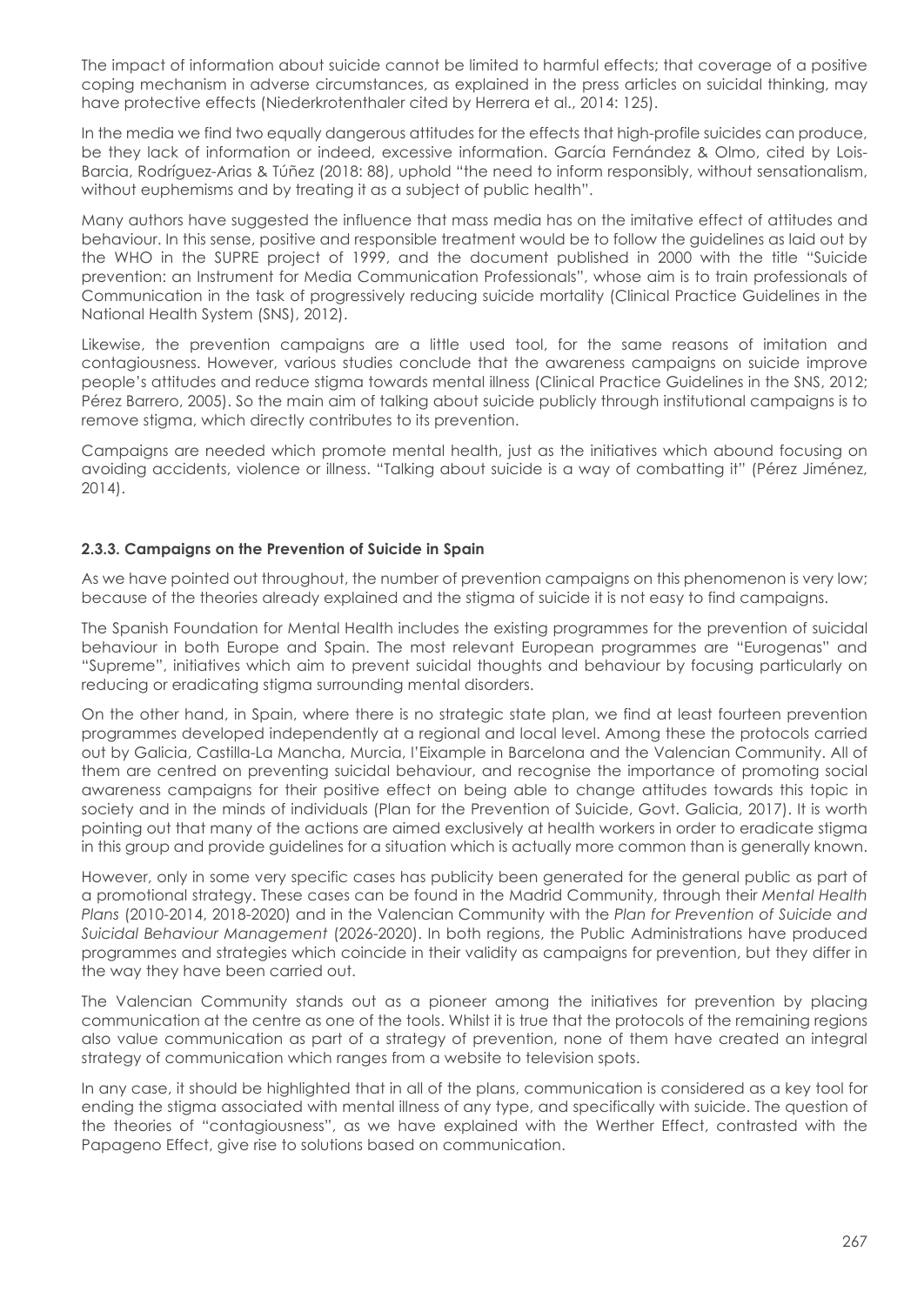# **2.3.4. International Suicide Prevention Campaigns**

Both in Europe and throughout the world, campaigns are more common, but the treatment of suicide in those contexts has to be understood before we can talk about them in depth. To look at the situation beyond the borders detracts somewhat from the main focus of this study, however it is interesting to mention some of the projects which, by using an open treatment strategy have produced good results designed to give a solution to one of the main problems of global public health (WHO, 2018).

As for the social campaigns for the prevention of suicide, the most significant in Europe are in Austria, the United Kingdom and Romania; in Asia, Singapore and South Korea, and lastly, Australia. All of these regions have high rates of suicide, albeit not the highest. According to WHO, the ratio of suicides per 100,000 inhabitants in these countries is at about 9 in the European regions and between 15 and 20 in the Asian regions. In Spain the ratio is 8.7.

The initiatives which have produced the best results for reducing the suicide rate are based on communication strategies which centre their efforts in a triad: publicity campaigns for prevention which treat the problem of suicide openly, the removal of dramatic and sensationalist treatment of suicide cases in the media, and the production of information guides on prevention and detection of suicidal behaviour aimed at different sectors and with different objectives, which deal with the same issue in a different way depending on the target audience (males, females, youths) and on the context in which they are placed (Clinical Practice Guidelines in the SNS, 2012).

Campaigns such as "Read between lines" (Scotland), "Small Talk Saves Lives", (UK), "Find the reason before it's too late" (Romania), "R U OK?" (Australia), "It's time to take suicide seriously. Seriously" (Singapore), or "Bridge of life" (South Korea) are example of the initiatives carried out in these countries which have shown a significant effectiveness in the reduction of suicides in their respective regions.

These initiatives reflect the value given to suicide in different countries and contexts, and why in each country they address the public in a different way. The tone used in Singapore is not the same as in Australia or the UK, which shows just how important it is to know your audience in order to approach it in the best way. Also, the way in which the matter is going to be addressed in terms of its seriousness, as is the case in Asia, conditions the resources used - type of graphics, styles and creativity.

Language as a resource is repeated in many cases, but with changing tones and styles. We detect a clear change between Western Europe (the UK, Scotland and Austria), Eastern Europe (Romania) and Asia (Singapore). In the latter the issue is treated from a harder, even aggressive, standpoint; likewise in Romania, whilst the tone adopted in the West (and we include Australia also) is more friendly.

In any case, even if the way the public is addressed differs on certain points, the objective of each of them remains the same: to speak openly about suicide and to do so with people who feel affected by it.

#### **3. Methodology**

Now we shall analyse the advertising strategy used by the Valencian Community and the regional Health Council with the launching of its campaign in 2018 "Let's break the silence. Let's talk about suicide". Our choice of this particular campaign for our analysis is based on its originality as an institutional communication, for up to that time there had been no campaigns with similar features either in the Valencian community or anywhere else in Spain.

If we take the Werther theory into account, talking about suicide in the mass media could create a copycat effect. Meanwhile, on the other hand, the Papageno effect proposes that talking about suicide in a responsible way can be positive for preventing it. Through critical analysis of the discourse we shall weigh up whether the campaign in question achieves the effect it has aimed to produce or whether it could end up being counter-productive.

The ultimate aim of this analysis is to study the way in which publicity communication has taken on a problem of public interest without precedent, by applying a qualitative research via critical discourse analysis.

The methodology we use is divided into two phases. In the first we apply the model of advertising discourse analysis devised by professors Baños & Rodríguez from the Communication Sciences Department of the King Juan Carlos University. The content analysis it comes from is a widely used technique in the field of social sciences and specially used as a research tool in the field of communication sciences, which will allow us to understand the campaign at the advertising, narrative and social levels.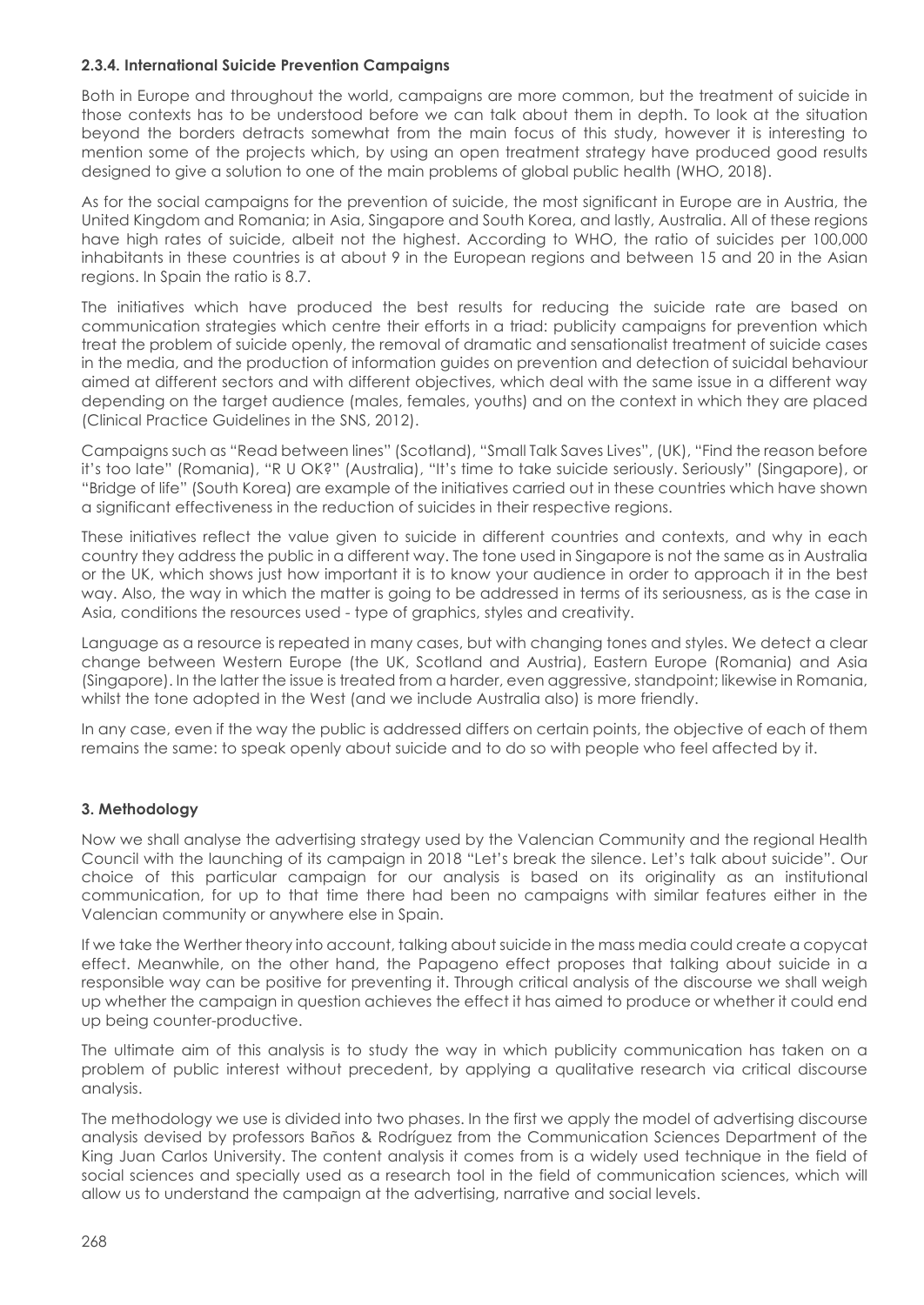The model of analysis of advertising discourse applied to social publicity tries to discover to what extent the discursive nature of the message designed by a third sector influences the viewer's attitude (knowledge, affect and action) towards these causes (Baños & Rodríguez, 2009).

Added to this method of analysis, in the second phase we interview two of the people responsible for making the campaign, who contribute a more complete view of the working process and the public health basis which it has been guided by.

# **3.1 Analysis of the advertising discourse of the campaign "Let's break the silence. Let's talk about suicide".**

# **3.1.1. Technical Data**

Agency: Kanbei Creative Company

Advertiser: Valencia Generalitat. Ministry of Universal Health and Public Health

Production: Montaña Studio

Pieces: three posters, three video spots and two advertising wedges



Source: Generalitat Valenciana (2019). Suicide Prevention Campaign. https://bit.ly/2HNFMFV

#### **3.1.2. Analysis of the source; needs and strategies.**

The Valencia Generalitat is responsible for broadcasting the texts with no other collaborating body of intervention, so it can be described as an institutional campaign of a social nature. The same applies to the advertising, for it is not only responsible for the message itself, but also for shaping and broadcasting it.

The nature of the discourse gives rise to a single voice which adopts different discursive strategies in order to achieve a range of objectives within one message. First of all it adopts the role of informer by revealing hitherto unknown information which is of interest to the people.

By using description of events and affirmations, the wording aims to persuade the public via a change of perspective, which serves to change perceptions and, consequently, attitudes towards suicide.

In order to connect with the audience a series of publicly accepted cultural and social references are used, independently of the context in which they are found. The principal elements they have chosen to use can be more readily identified by the public and the message driven home more effectively. The advertising discourse relates directly to cultural traditions with which the public immediately identify.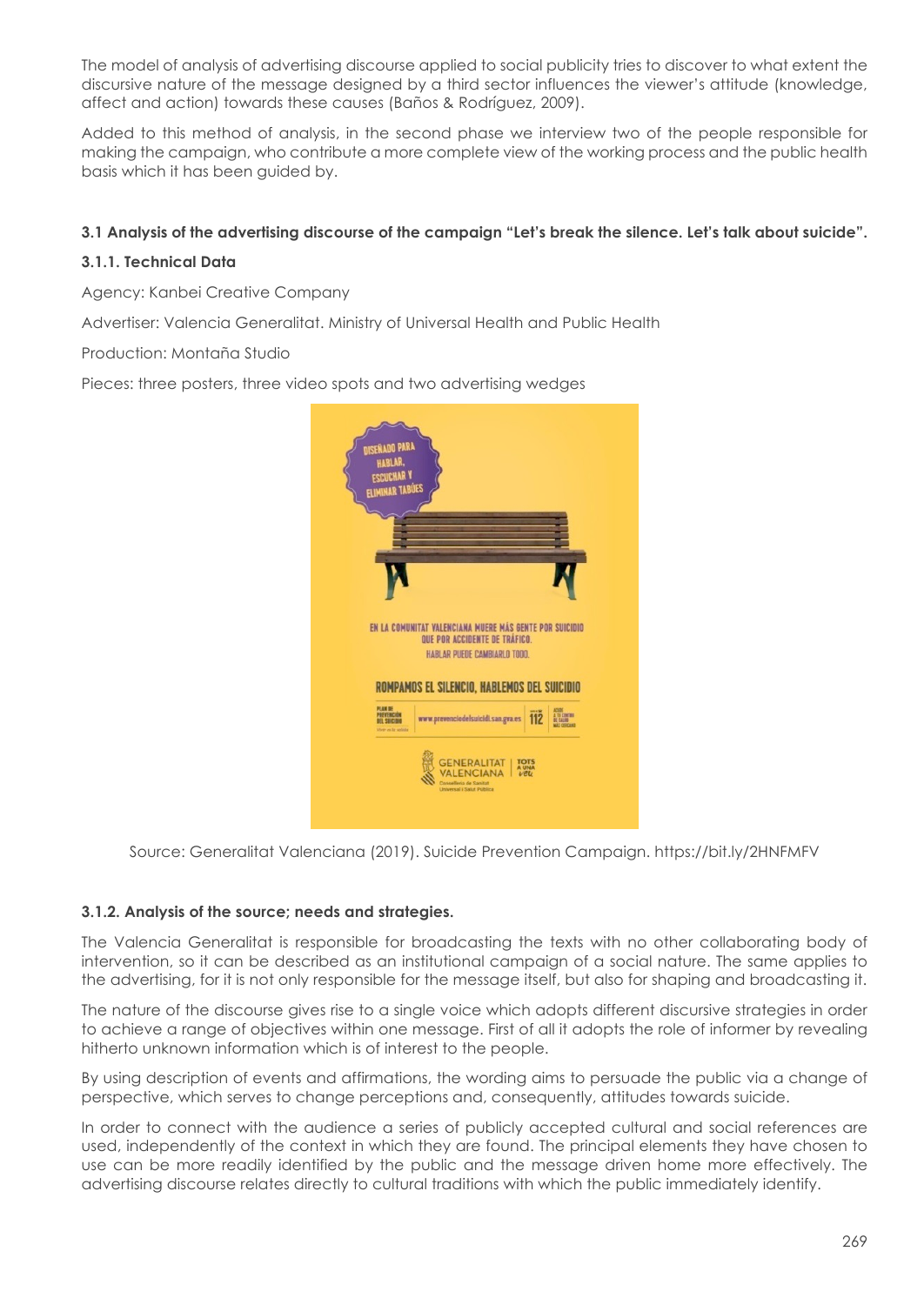The aim of the campaign is to take the real dimension of the problem into society and bring about an awareness of the situation (GVA, 2018). In order to achieve this, the axis of communication is the fact that in the Valencian Community the high number of suicides and attempted suicides is not generally broadcast because of the taboos which surround it. And everyday items are used creatively in order to start the conversation that can help to change things. All this is embodied in the slogan "Let's break the silence. Let's talk about Suicide" and the campaign is aimed at the general public resident in the Valencian Community, and at people who are at risk and their families and close contacts. The video spots specifically target the two most vulnerable groups: the young and the over 65s.

# **3.1.3. Analysis of the advertising message**

Three different images have been chosen as a way of targeting specific groups according to people's consumer habits. The three main elements are a bench, a take-away coffee and a bag of sunflower seeds, all of which are products which invite conversation in parks, cafés and just about anywhere in the city.



**Figure 3. Images in the campaign "Let's break the silence. Let's talk about Suicide"**

Source: Video Case Agency Kanbei for the Festival La Lluna 2018.

Using the model for analysis designed by Dr. Javier Marzal Felici (2004) we shall discuss the image at a contextual, compositional and morphological level for the posters and the video spots, both of which use the same image.

It corresponds to a still-life, as it contains only digitally created objects and no interaction with other elements.

The objects are positioned in an unidentifiable and uniform space, thereby creating a flat representation based on visual simplicity. This simplicity is not to be considered as an obstacle but as the use of a series of non-complex elements with a certain degree of abstraction, as they are not in a real or recognisable place.

The symmetry and regularity of the image accentuate the composition's simplicity, strongly marked by the verticality and rhythm, which lends the image a static balance. Both structural parameters are particularly reflected in the colour, for three colours alternate (orange, purple and black) in a regular and constant way to create a visual pattern loaded with stability and harmony.

On the other hand, the objects are positioned in the centre of the composition, creating a general line of vertical movement. In spite of being completely static, the distribution of weight creates a reading direction guided by the weight and hierarchy.

As it is a flat representation without depth on a solid colour background, the visual order is marked by the hierarchy of size. In this sense the main element stands out (coffee cup, bench or bag of sunflower seeds) by its greater size or weight. When the centre of interest coincides with the geometric centre of the image this produces a focus of attention.

All the elements have an influence because they induce meaning to the image independently of their size, so the slogan and the Generalitat logo are the second components in the reading order, followed by the different claims. The only element which could break the symmetry and the order of the overall image is the text in the top left corner, which draws the reader's attention and requires a necessary minimal movement.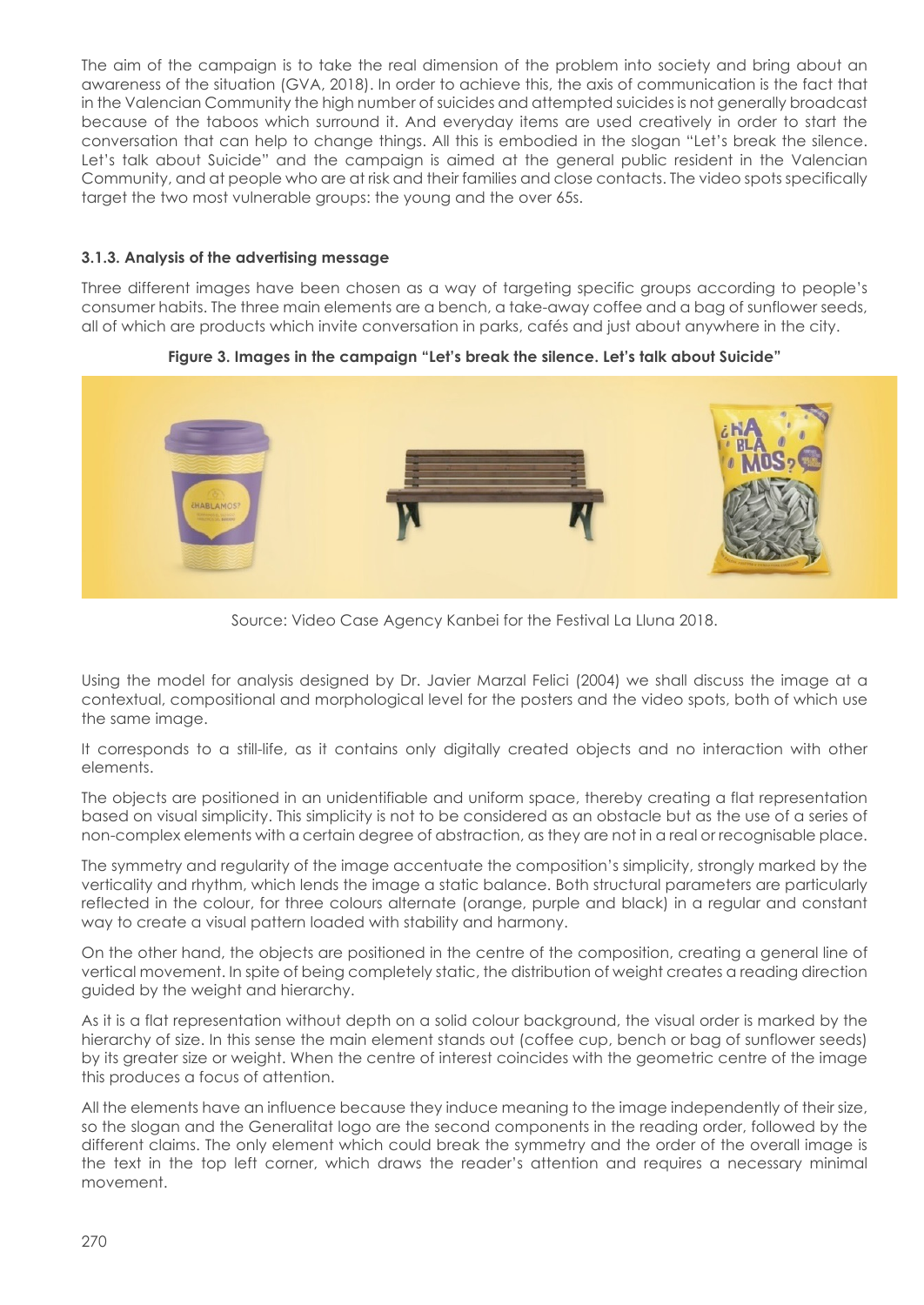### **3.1.4. Content variables: indicative aspects of the formal elements, values transmitted and significance of the message**

Tone and style: The manner of appeal to the public denotes proximity, for its use of informal and familiar language without resorting to colloquialism. At the same time, it adopts a formal and informative style by presenting each of the main elements in different formats as part of an academic definition. It also draws upon statistical data which enhances the rationality of the message.

Above all, it transmits a disturbing message with seriousness yet with a degree of sympathy through the choice of colours, music or tone in the voice-overs.

Interpretation of the social discourse: The discourse promotes the conversation on the reality ignored by most of society and, on many occasions, transmitted wrongly by the mass media. By connecting with the values and current cultural mores of the target audience it approximates a shared story in which the conversation stimulated by a coffee, a typical snack or a bench is common.

With this public story another one is spoken of which could become greater with the whole of society implicated. The values the campaign is working towards achieving are responsibility and empathy. Responsibility on the part of those who can prevent suicide in a positive way (mass media, society, health workers, etc.), and empathy on the part of the environment of someone who is going through a bad time and needs help. In short, it seeks a compromise between two realities, that which communicates with enthusiasm and that which reflects a serious health problem.

The results of the campaign cannot as yet be measured, but its repercussions can. Months after its launch, the health authority has noted a threefold increase in detection of cases according to sources close to the promoting advertising agency. And the central government has responded to the initiative by starting up a project to launch a national campaign.

#### **3.2. Interviews with members of the Office for Mental Health**

In order to know the origins and preparation of the campaign at first hand we interviewed two members of the Mental Health Office of the Health Council who were directly implicated in the project. Begoña Frades, regional coordinator for the Office for Mental Health and José A. López, technician for the Council of Universal Health.

First of all we asked them about the real situation of suicide in the Valencia Community, to which the reply was that the data they handle "is not even real". Currently about 800,000 people around the world take their own lives, according to data from the WHO, and it is a very serious public health problem. They specify that the statistics for the Valencian territory reach almost 390 people per year, which is more than one person per day, and that there are 4,500 attempted suicides per year. They are sure there are actually even more, because at times, for many social reasons, (shame, insurance policies, myths, etc.) the families try to cover it up. "The figures are high. Since 2008 the number of suicide victims is twice as high as road accident deaths, and 40 times more than victims of domestic violence, according to the data from the Health Council."

From a clinical perspective they state that it is a phenomenon of many causes, with an infinite number of motives which provoke it, be it the loss of a family member, depression, social problems, etc. "There are very many reasons, and a mental disorder is not necessarily one of them. The most vulnerable groups here are males over 65 and young people between the ages of 15 and 29" they tell us.

As such, it is worth consulting the experts as to how this taboo which does not allow open discussion has been built. "Western cultures have generated a stigma about the act of taking one's life voluntarily and there are whole series of myths which feed back into the problem, compounding the stigma. As a taboo it is not easy to end, mostly because the media by and large do not know how to deal with it".

So, just how do the media deal with it? The answer we are offered is that in general there is a negative treatment from the media, particularly from the newspapers. Everything revolves around sensationalism and too much is detailed – on the method used, whether a note was left, whether the person had been fired from work – sensationalist information. In many cases it is true that when the media talk in these terms it produces a copycat effect. This is exactly what happened in the case of the DJ Avicii, about which the details were discussed uncontrollably. The case of celebrity or famous people suicides is more delicate, although it has to be said that "the media are behaving more responsibly".

When we ask how the Health Council are dealing with one of the main problems of public health according to the WHO, they confess that until 2016 there were no regulations covering the matter, and until one was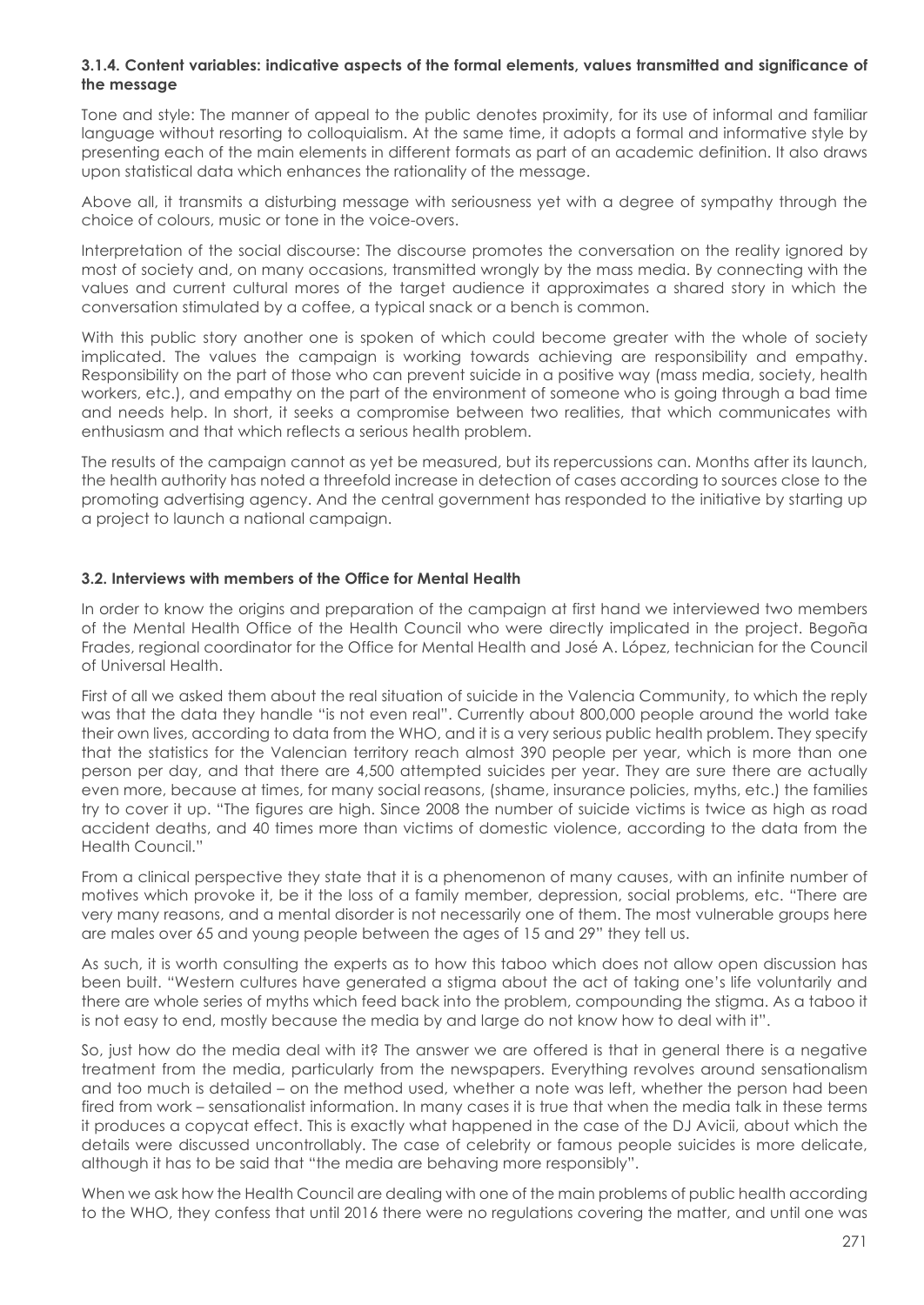introduced there was no type of plan. In 2017 the Plan for the Prevention of Suicide and Handling of Suicidal Behaviour was approved, and the project started to be taken seriously. The Community got involved and was a fundamental part to begin working. In spite of the delay in the plan they claim that there are projects in other communities but that none of them are as specific or as big as the Valencian Community one.

As stated in the public document of the plan, the first line of strategy of the project is the "Promotion of Mental Health". Among the actions are the awareness campaigns for the people. With these initiatives we are struck by the doubt as to whether they could produce a negative affect or rejection by the people due to stigma suffered and how little it is mentioned in the mass media, to which both interviewees responded that this is one of the myths we have to face, as the Werther effect only applies when there is an irresponsible treatment by the media. In this case, they have worked very carefully together with the Kanbei advertising agency and they recount it as having been a very complicated process. A process of "great responsibility" they conclude.

We ask them, with regard to one of the most specific aims of the 2016-2000 plan, which is to reduce suicides by 10% as a key part of the prevention, whether campaigns are a fundamental part of achieving their aims. The Office for Mental Health does realize that a campaign is not going to end suicides, because there will never be zero suicides, that is very complicated to achieve. The main thing to achieve this aim is to bring about awareness in the people first of all, provide information about the phenomenon, train health workers, and lastly, incentivise the demand for help, all through the prevention campaigns, just as is being done.

The key is to break with the myths and talk. We need to talk (in a responsible way) to achieve its prevention, never its elimination.

As for the choice of the concept "Let's break the silence. Let's talk about suicide", this contrasts with other campaigns which have used euphemisms such as "end it all", or "don't go on". Experts' opinion is that the use of more subtle or more indirect language is just as effective in any case. The important thing is to be talking about suicide one way or another. Although a logical dynamic does have to be followed when the topic is posed in the media for the first time, and in this case they have opted to talk like this, any other way is also valid. Always, they insist, with responsibility to the fore.

# **4. Analysis of the results**

In line with the successful campaigns carried out in other countries like the UK or Scotland, the campaign proposed by the Valencia Generalitat in Spain opted to follow the strategy used in these countries and treat the problem of suicide openly, using a tone which is both familiar and which invites conversation.

The main objective of the campaign is to make the problem of suicide visible, and it does this from two lines of action. It stimulates conversation among the general public in order to eliminate a taboo which, in itself, stops people who do not feel in a good state of mental health from seeking help. So it proposes that people speak openly about suicide and thereby help those who are on the point of succumbing.

In this way, "break the silence" is a start towards eradicating the taboos and myths of the psychological problems suffered by so many, but who having been subject to such marked stigma have not the strength to talk about it in public. The strategy designed for the campaign fulfils the basic criteria in the choice of content and the code of the message. The axis of the campaign is powerful but yet to be exploited by the Generalitat, responding to a collective truth backed by world organisations such as the WHO and to statistical data. The concept's mission is to provoke conversation in its audience. It creatively represents the way to confront a world health problem but does not have media repercussions. Expressed through simple, clear and direct images it is capable of transmitting the message without resorting to the typical topics to be found in other campaigns, such as sad or depressed people.

In this sense, the choice of everyday elements as characters makes sure that no segment of the population feels excluded, given that all types of public can feel identified depending on the use they give to each of the products. The ordinariness of the elements for starting conversations avoids an initial rejection when talking about a "disagreeable" subject, and thanks to the method's simplicity it is made more accessible.

This first campaign was conceived to be a first contact between the problem of suicide and society, so it is about creating awareness combined with a balanced strategy of emotion and reason. In order to persuade it does not take advantage of emotions, but it does not restrict itself purely to information either. It makes good use of both ingredients to connect with the public on a matter which affects us all, but which can be changed through words and collaboration.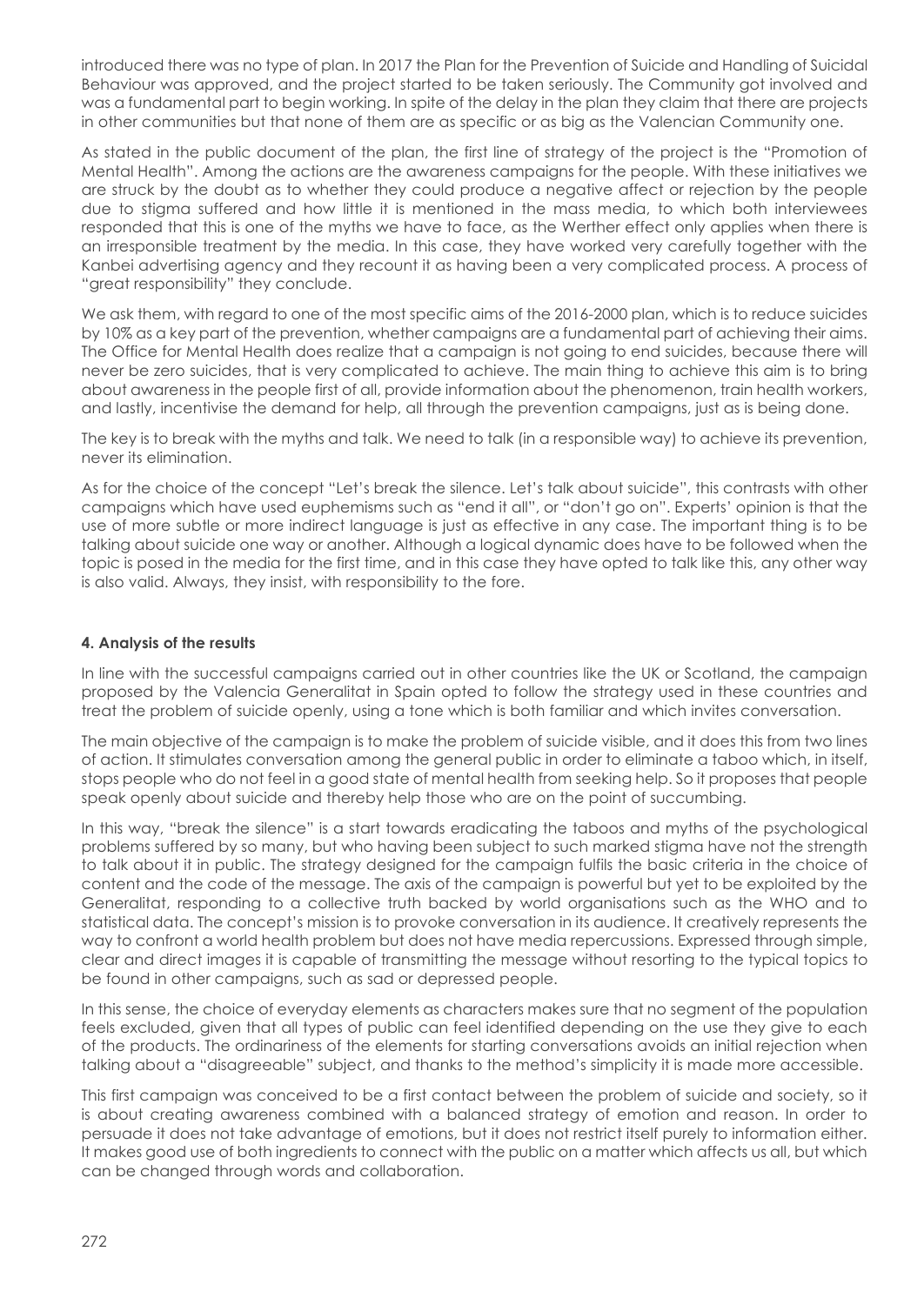# **5. Discussion and conclusions**

Having carried out the research on each of the aspects that affect suicide either directly or indirectly, one is aware of the severity and extent of a problem caused by many factors about which there has been a consensus to tackle it positively for the past two decades with the SUPRE programme (1999), based on the Papageno effect and backed by the World Health Organisation. Nevertheless, in many countries like Spain, this information has not resulted in effective and real actions which bring to light the positive effects that general campaigns lead to in prevention and reduction of the problem.

It is the government secretaries or ministers, foundations or specialised organisations who should be bringing awareness about this social problem to the people. The way to do it with the greatest repercussions is through the public institutions, introducing suicide as one of the priorities of public health, just as road accidents are. In fact, we know about these as a success in the prevention policies thanks to a long history of campaigns and a logical communication strategy sustained over time.

Legislation should be adapted to society's needs, and at this point it is necessary to define a plan of national communication provided with the sufficient funding. Mass media should be the key to normalizing the phenomenon with an innovative and integral focus aimed mainly at the people, regardless of whether they are directly affected by the problem.

The first intention of the prevention campaign is not to stop someone from committing suicide but to listen, for by listening there is less likelihood of suicide being committed. As a result, the best line of action would consist of bringing visibility, awareness and education to society, to the affected and the survivors. An adequate strategy for a gradual transformation in the system, which allows associations to work as a network together and in coordination with the regional governments. So as a collective aim, the creation of spaces for communication open to participation would be essential, where the main bodies implicated could dialogue without prejudice. The angle of communicative actions should seek to achieve three objectives: firstly, visibility of the problem (make the seriousness of suicide clear); secondly, bringing awareness to the people (consciousness-raising of the problem and that it is possible to prevent it); and finally, training society (educating on how to address the problem). In short, work together with the media, associations, foundations and governments with the main aim of making the affected group visible, making adequate use of the terminology, concepts and words which, ultimately, will normalise a silenced suffering.

On the other hand, it is not necessary to enter into excessive emotion, but to adequately combine reason with emotion and thereby achieve a rupture of the stigma through a reasoned basis.

As for the critics who support the Werther copycat effect, the Papageno theory justifies the opposite. In a society in which we are more and more connected and we have more facilities for staying in touch it is frustrating to see that the feeling of loneliness is generalised and produces psychological and mental problems which can spiral into suicidal intentions.

For this reason, and based on the Papageno effect, we have the opportunity to incentivise conversation about suicide in a responsible and positive way in order to normalise and reduce it, thanks to communication and conversation.

# **6. Acknowledgement**

Translator: Emil Isaac Harris.

# **7. References**

[1] Alvarado, M. (2005). La Publicidad Social: concepto, objeto y objetivos. *Redes.com: revista de estudios para el desarrollo social de la Comunicación,* (2), 265-284. https://bit.ly/39XG0X3

[2] Álvarez, S. M. (2012). Efecto Werther: Una propuesta de intervención en la facultad de Ciencias Sociales y de la Comunicación (UPV/EHU). *Norte de salud mental, 10*(42), 48-55. https://bit.ly/2QUFS3C

[3] Anseán, A. (2014). *Suicidios. Manual de prevención, intervención y postvención de la conducta suicida*. FSME.

[4] Arroyo, I. (2009). Publicidad Social: Presentación. *Revista Icono 14, 7*(2)*,* 3-7. http://doi.org/dqtk

[5] Baños, M. y Rodríguez, T. (2009). Desarrollo de un Modelo de Predicción de la Eficacia para la Publicidad Social*. Revista Icono14*, *7*(2)*,* 214-238. http://doi.org/dqtm15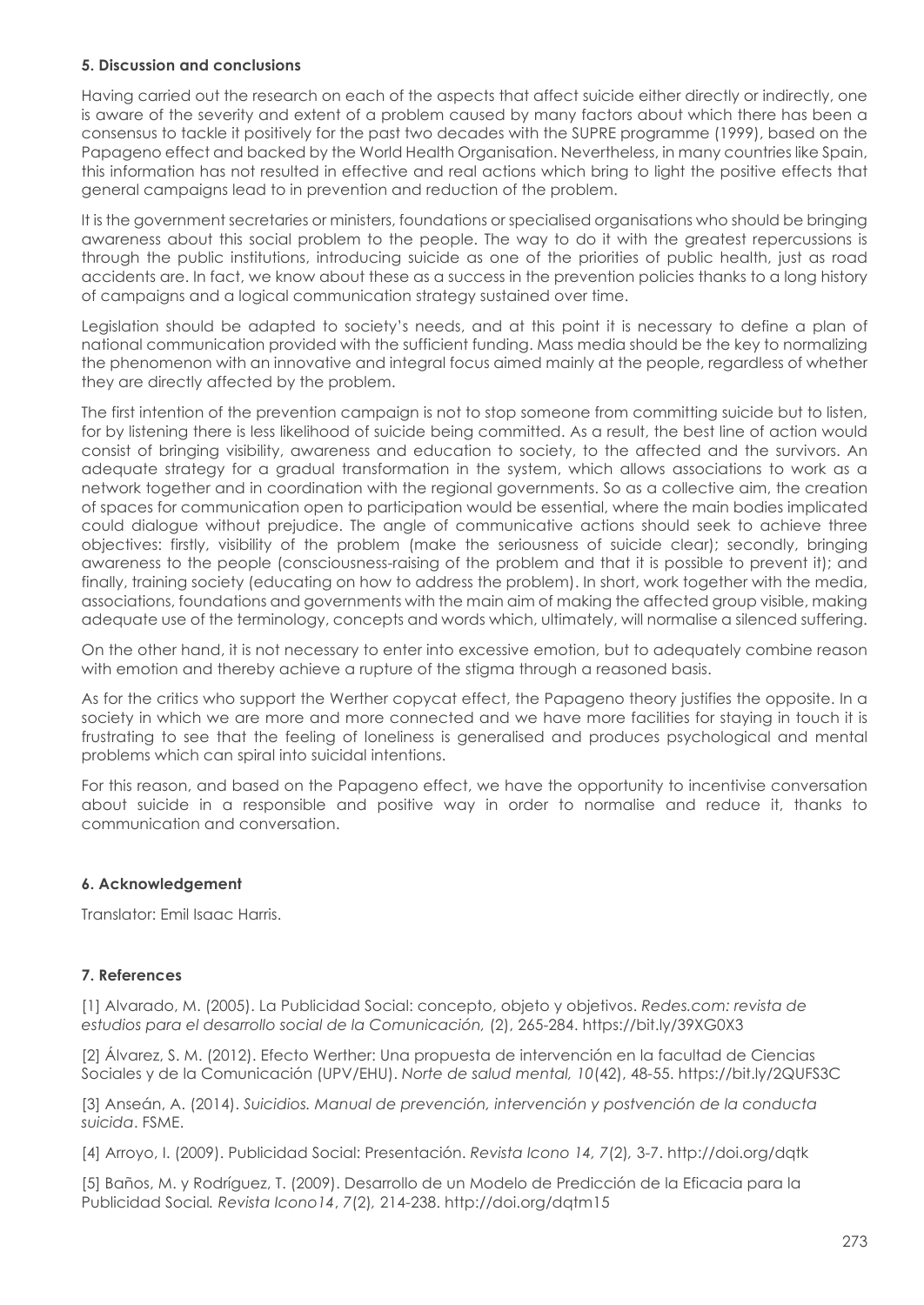[6] Castelló, E. (2010). Del 'Milagro Francés' al 'Milagro Español': contextos, estrategias y resultados de las campañas de Seguridad Vial en el umbral del siglo XXI. *Transitions Journal of Franco-Iberian Studies, 6,* 74- 100. https://bit.ly/32jvLKj

[7] Centro de Prensa (2018). Montón presenta la campaña preventiva 'Rompamos el silencio, Hablemos del suicidio' y una guía para medios con la Unió de Periodistes. Centro de Prensa Generalitat Valenciana. https://bit.ly/2UNd6TD

[8] Comisión de Publicidad y Comunicación Institucional. Ministerio de la Presidencia y para las Administraciones Territoriales (2018). *Plan 2018 de Publicidad y Comunicación Institucional*. https://bit.ly/2T55bQQ

[9] Conselleria de Sanitat Universal i Salut Publica de la Generalitat Valenciana (2016). *Plan de Prevención del Suicidio y Manejo de la Conducta Suicida*. https://bit.ly/390NDfC

[10] Cortés, A. (2008). Conceptualización de la publicidad institucional en su dimensión socializadora y educativa. *Espacios Públicos, 11*(22), 226-237. https://bit.ly/2UsZlup

[11] Cortés, A. (2011). La Publicidad Institucional en España. Una década en perspectiva. *Razón y Palabra,* (75). https://bit.ly/3a2Yt4S

[12] Felipe Palacio, A. (2010). La comprensión clásica del suicidio. De Émile Durkheim a nuestros días. *Affectio Societatis, 7*(12), 1-12. https://bit.ly/2WVQnaL

[13] Fernández, M. (2016). El suicidio. Una perspectiva criminológica. *Revista Electrónica de Ciencias Criminológicas,* (1), 1-62. https://bit.ly/2JoDmyB

[14] Fonseca, D. (30/03/2016). El número de suicidios duplica al de los muertos por accidentes de tráfico. *El País*. https://bit.ly/2HMqrpc

[15] Fundación Salud Mental España (2017). *Comunidad Valenciana. Suicidios 2016*. Observatorio del Suicidio en España. https://bit.ly/2w0U5oq

[16] Fundación Salud Mental España (2019). Centro de Documentación sobre Conducta Suicida. https://bit.ly/39RPLWW

[17] García Fernández, D. y Olmo, A. (2014). El tratamiento de las noticias sobre suicidios. Una aproximación a su reflejo en los medios de comunicación. *Estudios sobre el Mensaje Periodístico*, *20*(2), 1149-1163. http://doi.org/dqtn

[18] García Fernández, D. y Olmo, A. (2015). Suicidio y libertad de información: Entre la relevancia pública y la responsabilidad. *Revista de Comunicación de la SEECI, 19*(38), 35-57. http://doi.org/dqtp

[19] García Sanmartín, P. (2018). La sinergia escuela - medios de comunicación. Un canal para erradicar el acoso escolar. *Revista de Sociología de la Educación (RASE), 11*(3), 448-463. http://doi.org/dqtq

[20] García-Haro, J.; García-Pascual, H. y González González, M. (2018). Un enfoque contextualfenomenológico sobre el suicidio. *Revista De La Asociación Española De Neuropsiquiatría, 38*(134), 381-400. https://bit.ly/3bBKu6E

[21] Generalitat Valencia (2019). Campaña Prevención del Suicidio. *Campañas Activas*. https://bit.ly/2HNFMFV

[22] Herrera, R.; Ures, M. B. y Martínez, J. J. (2015). *Revista de la Asociación Española de Neuropsiquiatría, 35*(125), 123-134*.* http://doi.org/c45t

[23] Instituto Nacional de Estadística (2017). Defunciones según la Causa de Muerte Año 2016. *Notas de prensa*. https://bit.ly/2VjMVG2

[24] Instituto Nacional de Estadística (2019). Defunciones según la Causa de Muerte 2017. *Suicidios. Resultados Nacionales*. https://bit.ly/2uv1oUM

[25] Lois-Barcia, M.; Rodríguez-Arias, I. y Túñez, M. (2018). Pautas de redacción y análisis de contenido en noticias sobre suicidio en la prensa española e internacional: efecto Werther&Papageno y seguimiento de las recomendaciones de la OMS. *ZER revista de estudios de comunicación, 23*(45), 139-15*9*. http://doi.org/dqtr

[26] Martínez, E. y Vizcaíno, R. (2008). Publicidad institucional como fenómeno integrador ante la inmigración en España: régimen jurídico. *Revista Latina de Comunicación Social, (63)*, 90-98. http://doi.org/drt8p216